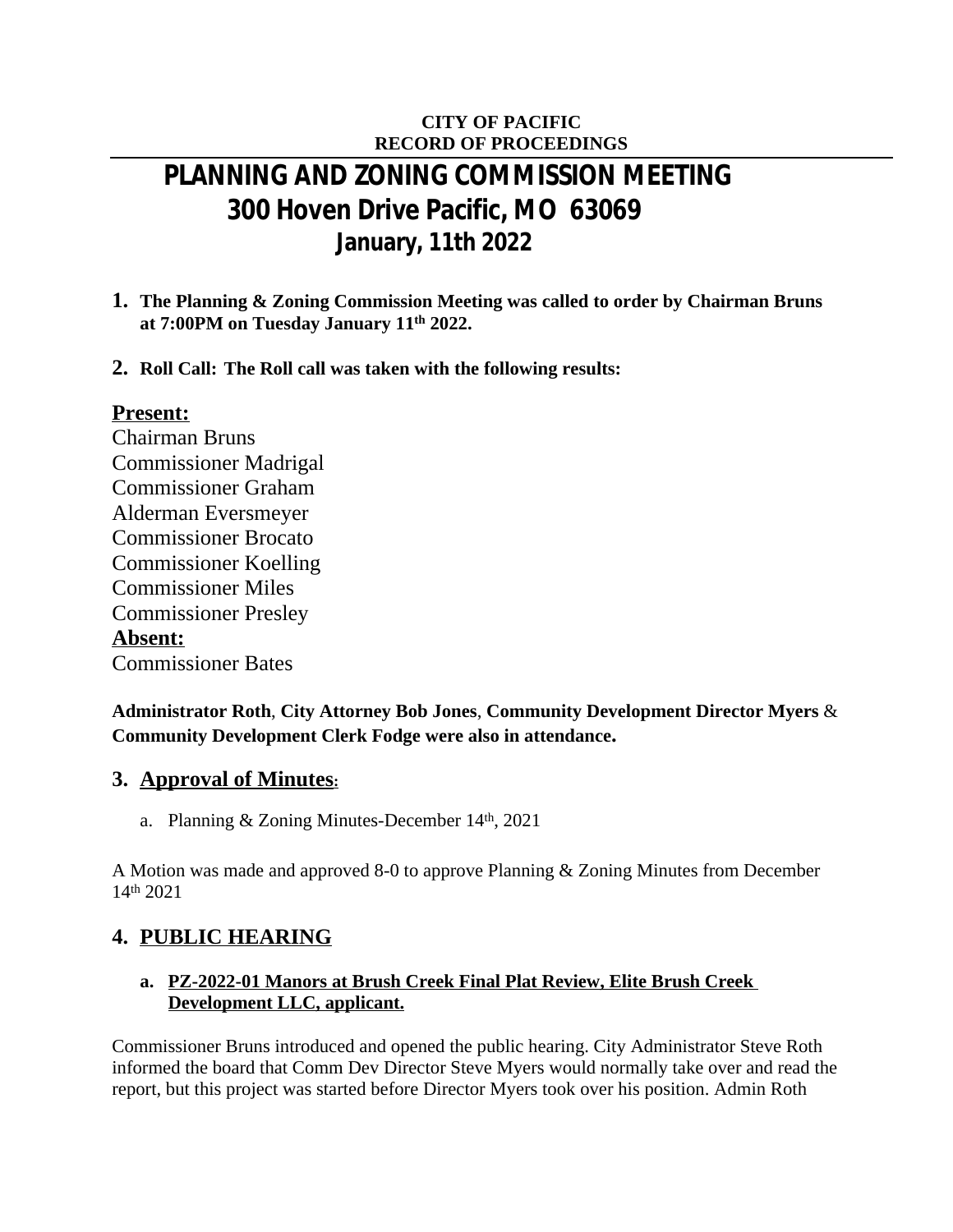then stated City Attorney Bob Jones has in fact looked at the easement language which he has decided is in compliance with our code. *\*\*Please read the staff report that is attached to these minutes for review\*\*.*

Chairman Bruns then requested the side lot information for Lot A. Admin Roth replied he that it is 6ft. Chairman Bruns asked the applicant if they would like to speak or address the board at this time to which the applicant declined. Chairman Bruns asked the applicant if they wanted to address the board, to which they declined. Chairman Bruns then stated the four parking spaces off Old Gray Summit Rd are awfully close to the intersection and seem to be a safety hazard. Had any thought been given to this or if there were any other options. The applicant stated they are aware of this area and are currently discussing their options. Alderman Eversmeyer stated the parking  $&$  traffic issues have all been discussed  $&$  approved, and while there are those that might think there are issues, this type of parking is being done already on Payne St. Chairman Bruns stated they are close, but are not the same in regards to traffic. Chairman Bruns then asked if any other board members wanted to speak before opening up to the public. Chairman Bruns then informed everyone that she would be entering a letter written by a concerned citizen that wasn't able to attend the meeting due to Covid safety. The letter was then submitted to the clerk for records purposes. Chairman Bruns then opened the meeting up to anyone that wanted to speak.

## **Speaker Cards**

**Gary Koelling 1950 Old Gray Summit Rd, Pacific MO:** Mr. Koelling approached the podium and stated he's lived in this area for 67 years and taught school for 30+ years in Pacific. Mr. Koelling informed the board he will not be voting on this matter VEe. The parking lot is on the side of his property. Mr. Koelling is worried about people sitting in that property, closing doors, hanging out, his dogs barking. Mr. Koelling wants to know why he has to deal with their parking. This parking spot is right next to his front door. Doesn't understand why the parking spot isn't put on the other side of the subdivision by the railroad tracks on the eastside. Feels this parking lot will disrupt his life. Mr.Koelling wants to know how many of you would want this parking lot next to their spot. It shouldn't be his problem to deal with their parking problems. Mr. Koelling also stated that he believes there is a 10ft easement and wants to know if the city will always have access. What happens if people are allowed to put patios, fences and decks. How will we get back there to that easement if there is an issue, which is another consideration that he wants the board to think about. Mr. Koelling has an issue with the common ground right after the bridge going south on Lamar Pkwy. He wants to know what is being done about people jumping that fence and coming into his property. Mr. Koelling wants to know about the fence that was promised to be put in and who is responsible for upkeep. He also stated that he doesn't know when it goes in or how anything is being done to stop people from walking alone his property line and jumping over the fence into his pasture. Mr. Koelling thanked the board and requested for them to think about these things before they vote tonight, he also informed the board he would not be voting tonight but would sit back among the board for the remainder of the meeting.

**Josh Grodie Pacific MO:** Mr. Grodie thanked the board for listening to everyone this evening. He had a few questions that have not been answered. He runs cattle on Mr. Koelling property and has some issues and safety concerns. Mr. Grodie stated that there as been some surveyors or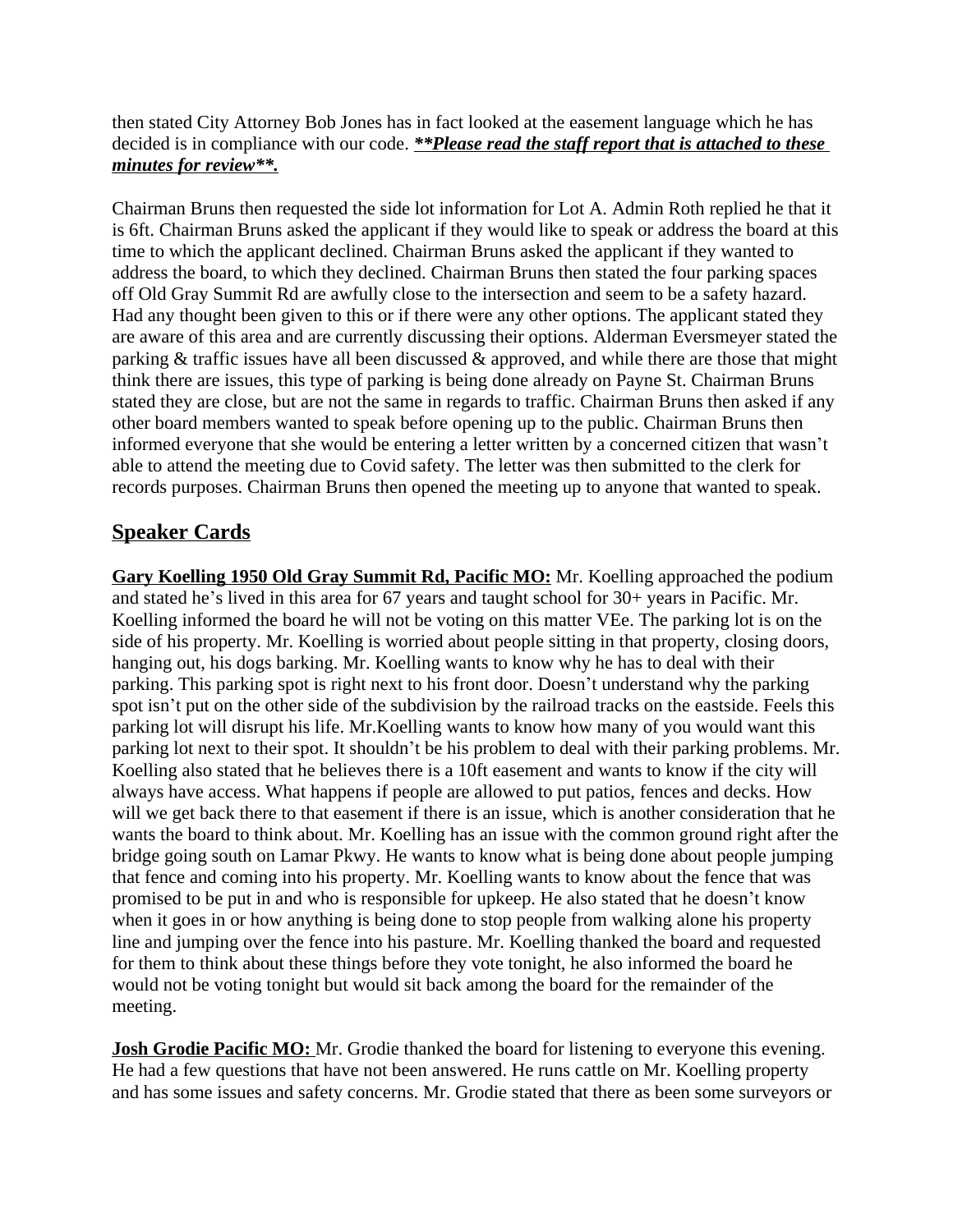workers that are walking onto the property of Mr. Koelling without warning. Chairman Bruns asked Mr. Grodie has this only been since they started working. Mr. Grodie replied yes only now that they have started working. Mr. Grodie has never had any problems up until now. Mr. Grodie feels they should be called or told before anyone walks into his cattle pasture. Mr. Grodie also wanted to bring to the boards attention that he is finding short metal and wooden stakes that are short and safety hazards to his cattle. He understands they are survey marks, but this needs to be addressed. Mr. Grodie has a concern that the fence isn't up by the time people start building that people will walk in the pasture. He's concerned with the safety of someone coming into the property that shouldn't be there and that they'll blame the farmer first. Mr. Grodie talked to the mayor today and stated that he believes a permit wasn't approved before they started grading. There were trees and grading started before the permit was even approved. Mr. Grodie explained that the planning that was given to Planning & Zoning was different than online. Mr. Grodie asked the board how can they vote on anything if there is a 43-page difference in what is shown to them and the public. He feels that everyone should be treated the same way. Mr. Grodie feels this set precedent that anyone can do what they want before any permits are done and feels that this has been un-ethical. Mr. Grodie stated that he remembers when he was on the board that everyone fought so hard for 20ft easements. He understands things change and land is tight but doesn't want to lose the integrity of the town. With just 6ft there will be a mess, and now there is a precedent going forward. Mr. Grodie thanked the board for their time.

Chairman Bruns then asked Admin Roth about the responsibility of the fence as well as the issue with starting grading without the permit being issued and the easement. Admin Roth stated that the fence is part of the improvement plans and would need to be approved with this improvement plans. The city would not take ownership of the fence so the subdivision has ownership and maintenance over it. The easement is not allowed to be build over as well as any permits issued. If anyone builds over, they are subject to removal. Admin Roth stated that the 43 pages Mr. Grodie stated were the subdivision indentures which we posted on the website and the email we went to the board were noted to go to the website. The city doesn't have authority over the content of the indentures. Admin Roth stated we can see it differently but he doesn't believe that we withheld anything purposely. With respect to the work being done before the permit being done, the developer had requested to place a sales trailer on the site. We reviewed that per code and there is no provision in our code that says you can or can't. The own the ground, they have a right to use their ground. I believe that is the work that was being done. Admin Roth then stated per city code, you can proceed with grading after you've received preliminary plan removal subject to a grading plan which we have. They have applied for a grading permit. Admin Roth then asked Comm Dev Clerk Fodge if it was received yesterday and Clerk Fodge stated that it was received yesterday. Chairman Bruns then requested the developer to give some details. The applicant stated that there hasn't been any land development done that he knows about. But it could be from the sales trailer moving some trees around for placement. Chairman Bruns then asked the applicant to please speak with the workers to give the property owners notice before going on property. The applicant also stated that the fence will be put up before the homes are built. Commissioner Brocato asked if the stakes are still out there. Commissioner Koelling stated that he needs to make sure he's told when someone is in his backyard because he has German Sheppard's that he can put up for them. Mr. Grodie then asked about the HOA taking over and being able to take down the fence. Attorney Bob Jones replied that they could not take the fence down or put up their own fence in that area. Admin Roth stated that we are human and our staff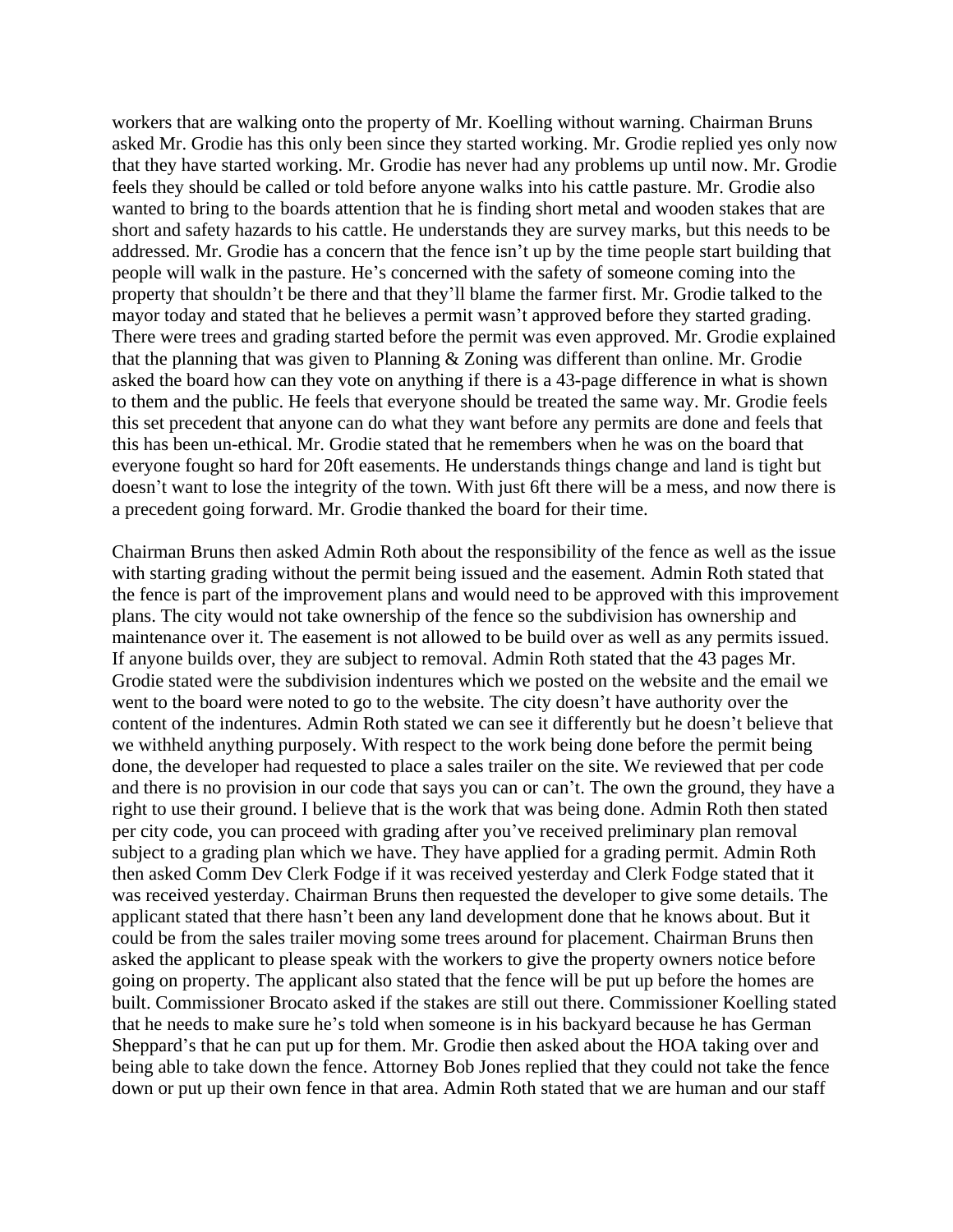sometimes make mistakes but we hold everyone accountable and make sure to try and get it right while also following the code. If anyone has a question on how staff is doing anything, then anyone can reach out to him.

**Alicia Price Diekmann 147 Vincent St. Pacific-** Ms. Price wanted to know what prevents someone from erecting a fence for a pool or a hot tub since they are not able to erect their own fence. Attorney Bob Jones stated that hey can't erect a fence around the perimeter but can erect a cross fence.

**Scott Lesh Pacific, MO-** Mr. Lesh stated that it's going to be hard for anyone to build side fences with people having to build on that berm. Stated he doesn't know what the answer is but wanted to bring it to the attention of the board. Mr. Lesh wanted to know what the fence was made of. Admin Roth stated that the black aluminum fence along Old Gray Summit Rd is at the option of the lot owners. If they want to erect a fence it has to be aluminum. These fences are not part of the improvement plans. Mr. Lesh then handed out papers to the board and thanked the board for hearing him speak. Mr. Lesh stated that he thinks there is going to be issues with traffic with the turn lane and the parking lot going in. Mr. Lesh stated that he hopes that a traffic study will show the issues that he can foresee. Mr. Lesh stated that he believes this is considered infill development. Which he feels the comprehensive plan states can't be done. Mr. Lesh feels there is a big difference between R1-C zoning that was there and the R1-B Zoning that it's now been rezoned to. Mr. Lesh feels R1-B doesn't allow this many homes to be built and stresses that the board review this information and vote with their conscious. Mr.Lesh then passed out an overlay of the McBride sales map of the lot vs the real lot plan. Mr.Lesh thanked the board and sat down.

Chairman Bruns then asked if anyone else wanted to speak or had anymore questions. Alderman Eversmeyer then made a motion to approve the final plat with the following specification be included in the approval. There must be a final development agreement related to the intersection improvement, a final subdivision indenture in form acceptable to the city and finally a performance guaranteeing an amount in form acceptable to the city. The motion was seconded by Commissioner Brocato. Chairman Bruns then called a roll call vote to be taken with the motion passing 5-2.

Yay's: Commissioner Presley, Commissioner Madrigal, Commissioner Brocato, Alderman Eversmeyer, Commissioner Graham.

Na: Chairman Bruns, Commissioner Miles

Commissioner Koelling abstained from the vote.

**b. Zoning Code review, Section 400.130: C-2 Arterial Commercial District regulations:** Chairman Bruns opened the public hearing on the Zoning Code Review. Director Myers requested to table this discussion for a later date. Director Myers hasn't been able to give his full time to the zoning issues. Chairman Bruns agreed to table till a later disclosed date.

## **5. New Business: None**